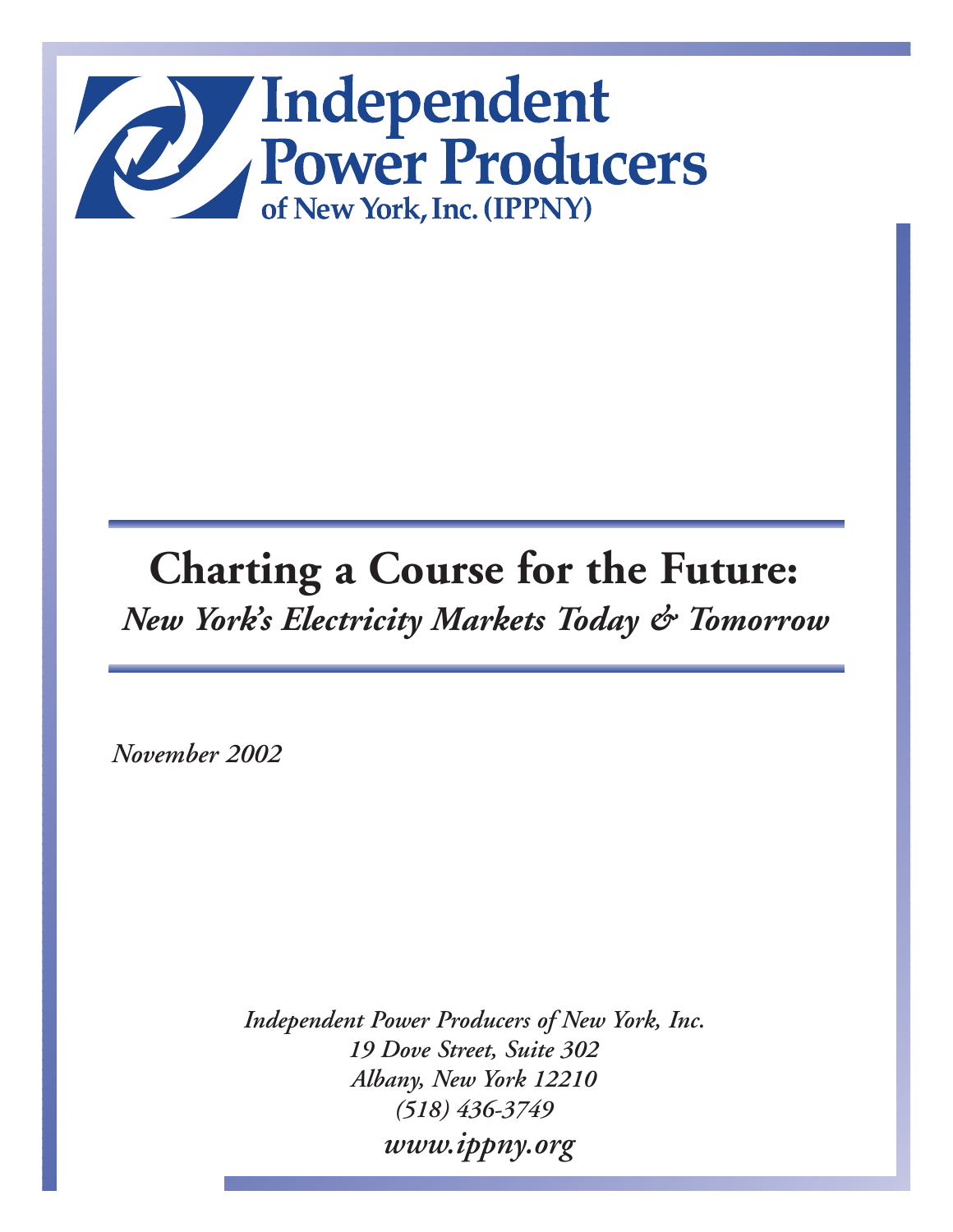*Contact Information:*

**Independent Power Producers of New York, Inc.**

*19 Dove Street, Suite 302 Albany, New York 12210 Tel: (518) 436-3749 Fax: (518) 436-0369 www.ippny.org*

Gavin J. Donohue, *Executive Director* Email: gavin@ippny.org

Glenn Haake, *General Counsel* Email: glenn@ippny.org

Carolyn Brown, *Policy Director* Email: carolyn@ippny.org

Vanessa Anctil, *Office Manager* Email: vanessa@ippny.org

Mary Williams, *Administrative Assistant* Email: mary@ippny.org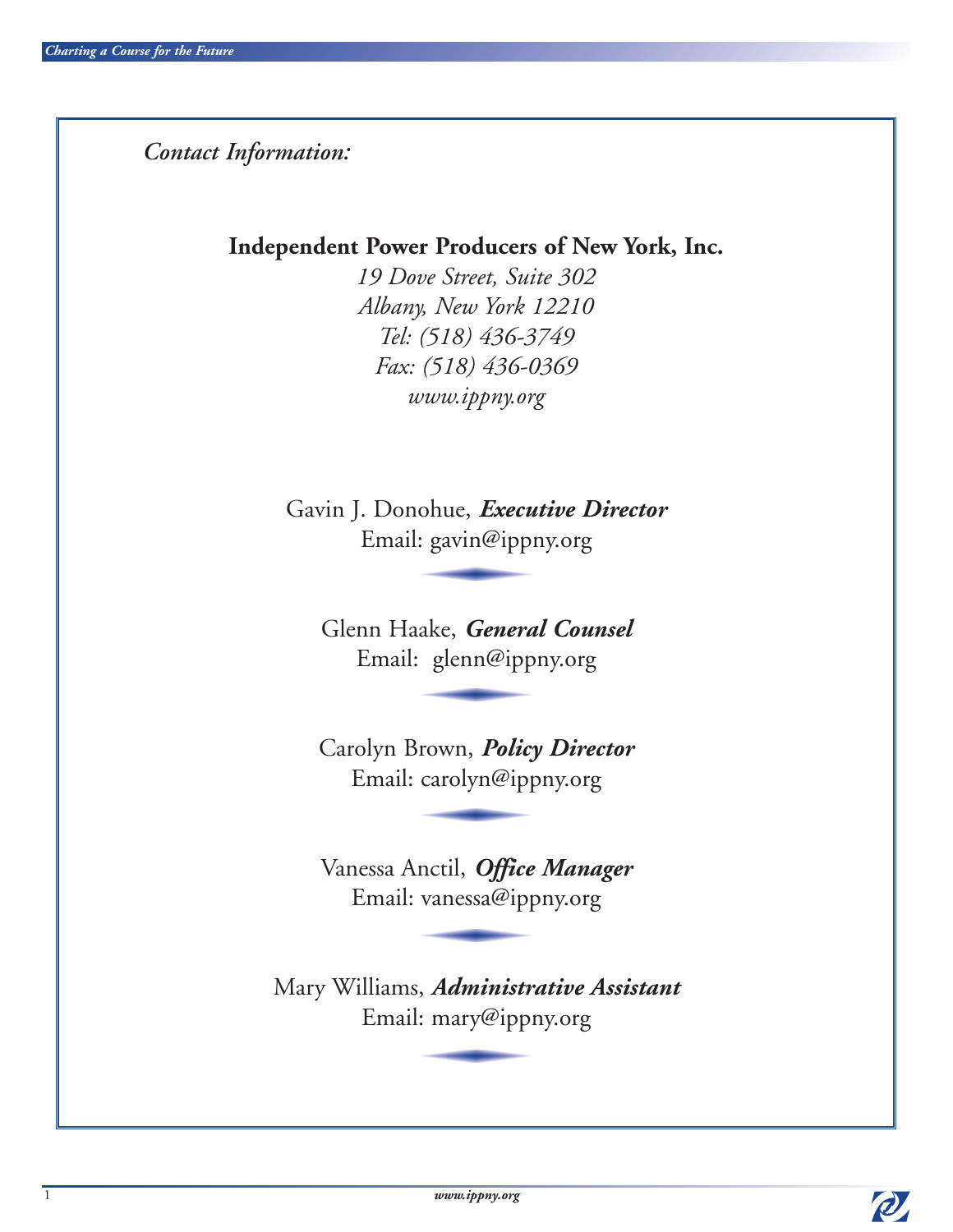# **Charting a Course for the Future:**

*New York's Electricity Markets Today & Tomorrow*

# **Table of Contents**

| CURRENT PROBLEMS IN NEW YORK'S ELECTRICITY INDUSTRY  5 |
|--------------------------------------------------------|
|                                                        |
|                                                        |
|                                                        |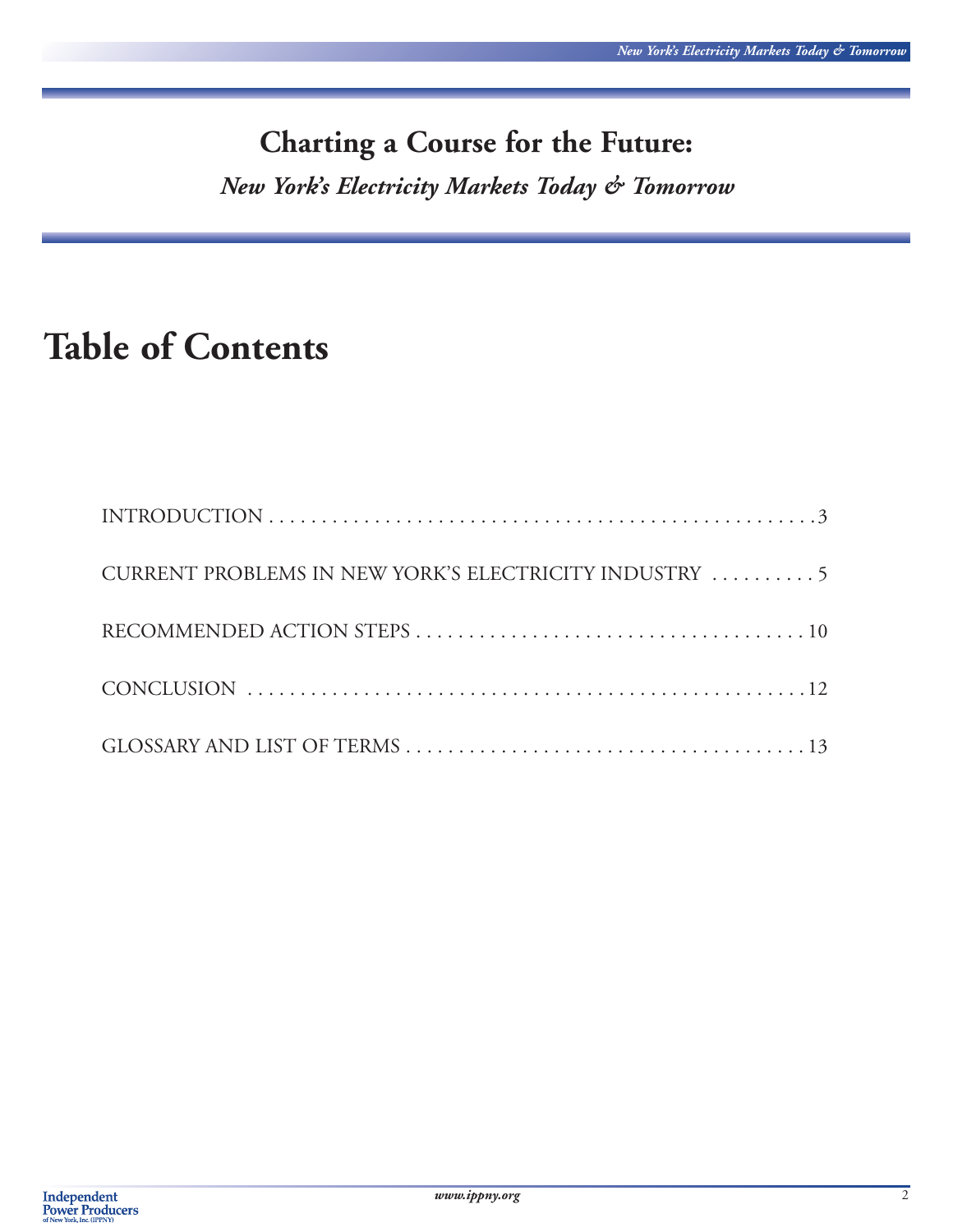# **Introduction**

New York's electricity markets are in a precarious state. There is broad recognition that New York urgently needs to retain its existing electric generation infrastructure and add significant amounts of new electric generation capacity, particularly in New York City ("NYC") and on Long Island. Unfortunately, for a number of reasons, new generation facilities are not being constructed in New York at a pace sufficient to meet this critical need. Moreover, policies have been enacted and proposed that threaten the viability of many existing generating units and that discourage in-State private generation capacity investment.

New York is at a crossroads. Policy decisions made now will determine whether New York can attract and retain the electric generation capacity required for an efficient and reliable electricity market and a growing economy. This whitepaper describes the situation New York finds itself in at the present time and identifies steps that must be taken to rectify New York's ailing energy markets. In short, as will be described below, New York must fully embrace an open, competitive marketplace for electricity and eschew policies that unduly interfere with free market competition, if it is to meet the challenge of a successful energy future.

## *The Advent of Competition*

In 1996, New York was in the vanguard of energy policy; its Public Service Commission (the "PSC") instituted proceedings to evaluate the benefits of moving to a competitive marketplace for the generation and sale of electricity and away from the command and control model of rate-ofreturn regulation then prevalent in the nation. These proceedings ultimately led to the divestiture by New York's regulated utilities of the vast majority of their generation capacity and the creation of a competitive wholesale market for the purchase and sale of electricity administered by the newly created New York Independent System Operator (the "NYISO").

In addition, the PSC promulgated policies at that time intended to encourage the creation of a robust competitive retail marketplace. Policy makers recognized that wholesale competition is enhanced when it is supported by a vigorously competitive retail marketplace. Numerous buyers and sellers in the wholesale marketplace would promote the least cost provision of utility service, as opposed to the prior paradigm in which only seven major investor-owned utilities "competed" to purchase energy from power producers and enjoyed a monopoly in the provision of service to end users.

Finally, in recognition that New York's tax structure places New York generators at a competitive disadvantage relative to those in neighboring states, the administration took positive steps to reduce the tax burden on New York generators by lowering, and in some cases, eliminating taxes on generators. However, more needs to be done in this area, as property taxes in New York remain substantially higher than in competing markets.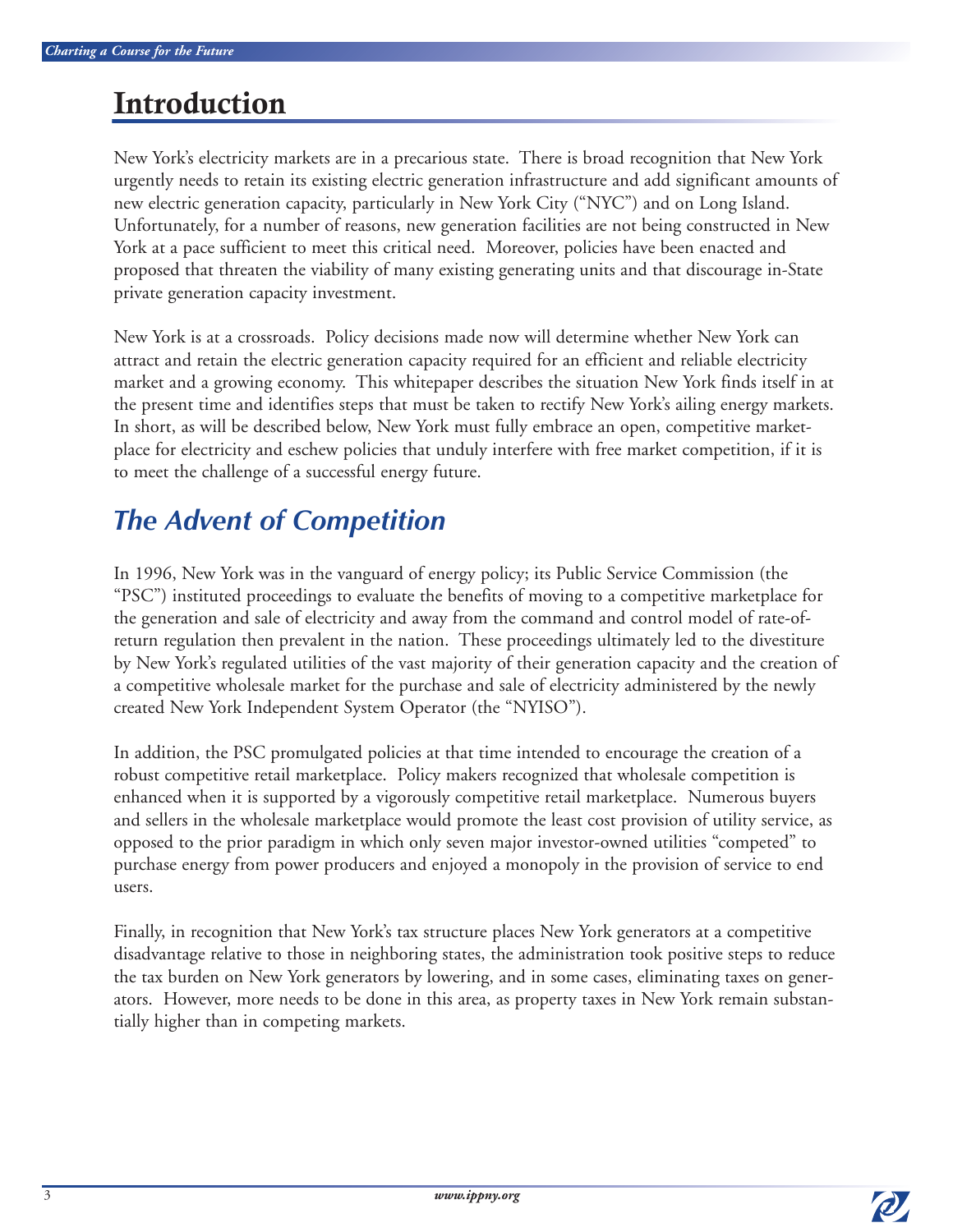At the outset, New York's move to competition was very successful. Numerous firms competed in the auction process to purchase the utilities' generation assets, thereby driving up the price utilities received. Ratepayers benefited from the divestiture of utility generation assets through rate relief made possible by virtue of the proceeds from the asset sales.

In addition, a large number of companies responded to the recognized need for additional generation capacity in the State by committing significant expenditures for the development of new generating units. New York's Article X siting law was pressed into service with a vengeance, as 18 proposed projects sought approval to construct in the late 1990's.

## *Capacity Needs Not Met*

Unfortunately, in the late '90s, very few projects were successful in completing the Article X process, and even fewer commenced construction. Although great strides have been made in the past two years to expedite the Article X process, early impediments and procedural delays prevented approval of plants during the late '90s at a rate necessary to satisfy the foreseen need for capacity additions. While New England and the Mid-Atlantic states saw thousands of additional megawatts come on-line in the past few years, not one large generation facility has reached commercial operation in New York since 1996.

The early Article X difficulties caused New York to miss the window of opportunity for large scale plant construction. Although several facilities have now received final Article X approval, very few have commenced construction. At least one plant that had received approval has been cancelled and several other projects in the midst of their proceedings have been delayed.

Two major developments contributed to this condition: (1) there has been a sea change in the financial markets, in the wake of the Enron bankruptcy and accounting irregularities affecting numerous companies in varied industries, which has drastically reduced the capital available for project construction, and (2) New York essentially stopped part way along its path toward full competition and recently has started to retrench away from a competitive marketplace, sending contradictory signals about its commitment to competition and introducing market uncertainty.

At the same time that financing has become scarce, policy makers have enacted and proposed policies that make New York a less attractive place for investment in new power plants and that seriously threaten the viability of some existing facilities in the State. As discussed below, these policies simultaneously increase the cost of doing business in New York, depress energy prices in the spot market and limit the availability and utility of long-term contracts for the sale of energy and capacity. Left unchanged, these policies will continue to make it difficult to attract investment dollars to New York and will drive certain existing units out of business, thereby exacerbating New York's tight supply/demand balance.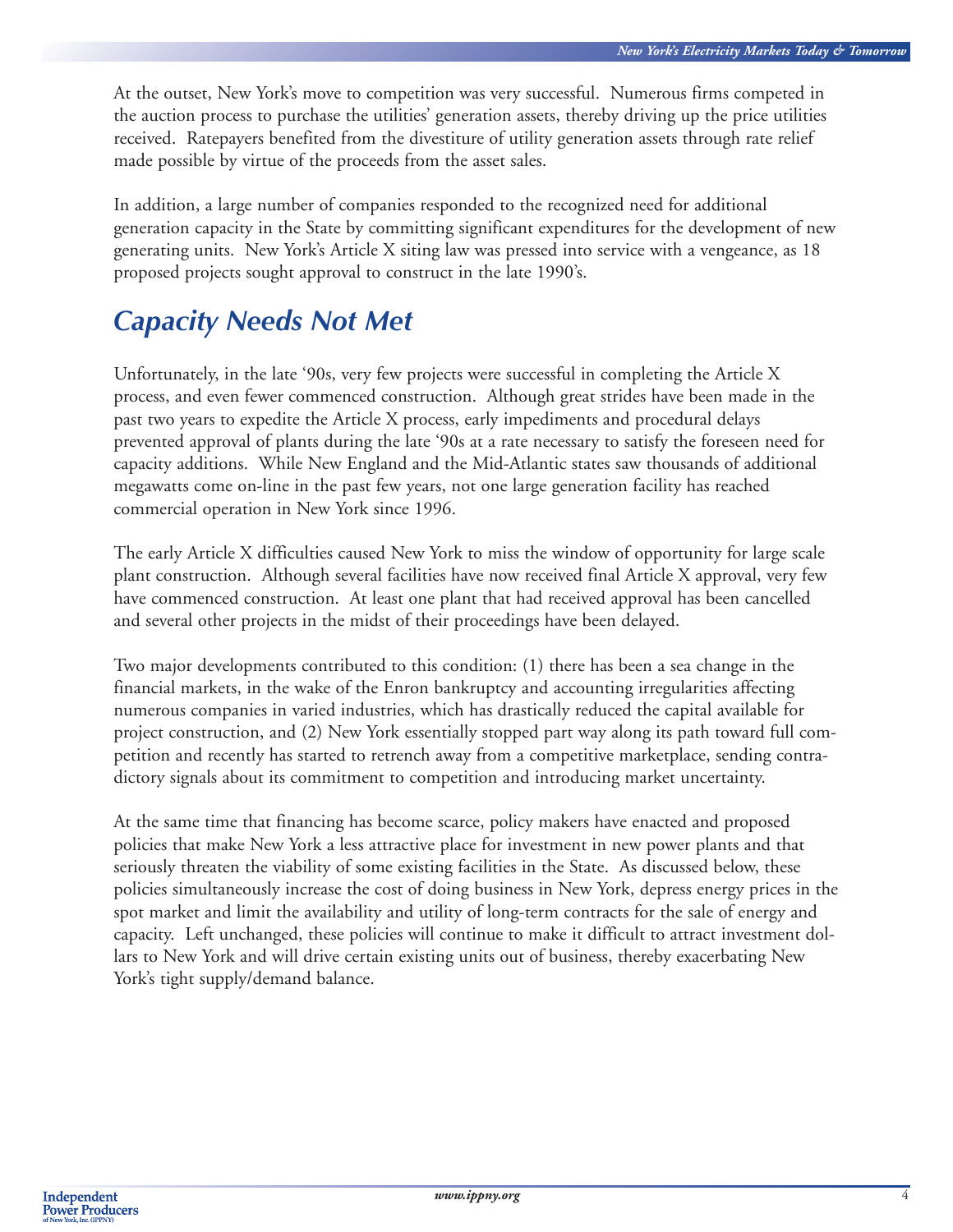Thus, early delays, recently changed financial circumstances, and increased business risks to existing suppliers result in a situation in which very little construction has occurred and little can be expected in the near term. Accordingly, New York is on the verge of a significant capacity shortage. The New York Independent System Operator forecasts that 7,100 MW of capacity must be constructed in New York by 2005, much of it in NYC and on Long Island.<sup>1</sup> Utilities in NYC and on Long Island acknowledged that they faced serious capacity shortages this summer.<sup>2</sup> Moreover, the forecast capacity need is premised on the retention of existing capacity in the State. If unduly stringent environmental initiatives or market mitigation measures drive any of New York's energy infrastructure out of service, the capacity shortfall will be that much more critical.

## **Current Problems in New York's Electricity Industry**

In order to determine what New York should do to ensure that it can meet its future energy requirements in a reliable fashion, it is necessary to review the problems that currently plague New York's electricity markets.

## *A. Flawed Capacity and Energy Markets*

The electricity market in New York is really two markets; one for installed generating capacity ("ICAP") and another for the energy commodity. Structured properly, these two markets will complement each other and provide appropriate incentives for the required levels of investment that will both ensure the reliability of New York's electric system and provide stable, competitively determined energy rates. Unfortunately, for a number of reasons, these markets currently are not working to achieve these objectives.

As dictated by the law of supply and demand, when demand grows and supply remains constant, prices rise. It is the same in any competitive industry. As prices rise, they send a signal to producers that investment in additional capacity will be fruitful. Following capacity additions, prices fall. It is the same in the electric markets. New York has implemented and proposed policies, however, that undermine competition and distort the price signals necessary to spur capacity additions.

As explained below, policies have been put in place that eliminate any incentive for load serving entities ("LSEs") (i.e., regulated utilities and competitive retail energy service companies  $("ESCOs")$  to enter into long term ICAP and energy contracts that would support the financing of new energy projects.

<sup>1</sup> New York State Independent System Operator, *Power Alert II: New York's Continuing Energy Crisis*, March 2002.

<sup>2</sup> *In a Switch, Utilities Say Power is Low*, New York Times, July 12, 2002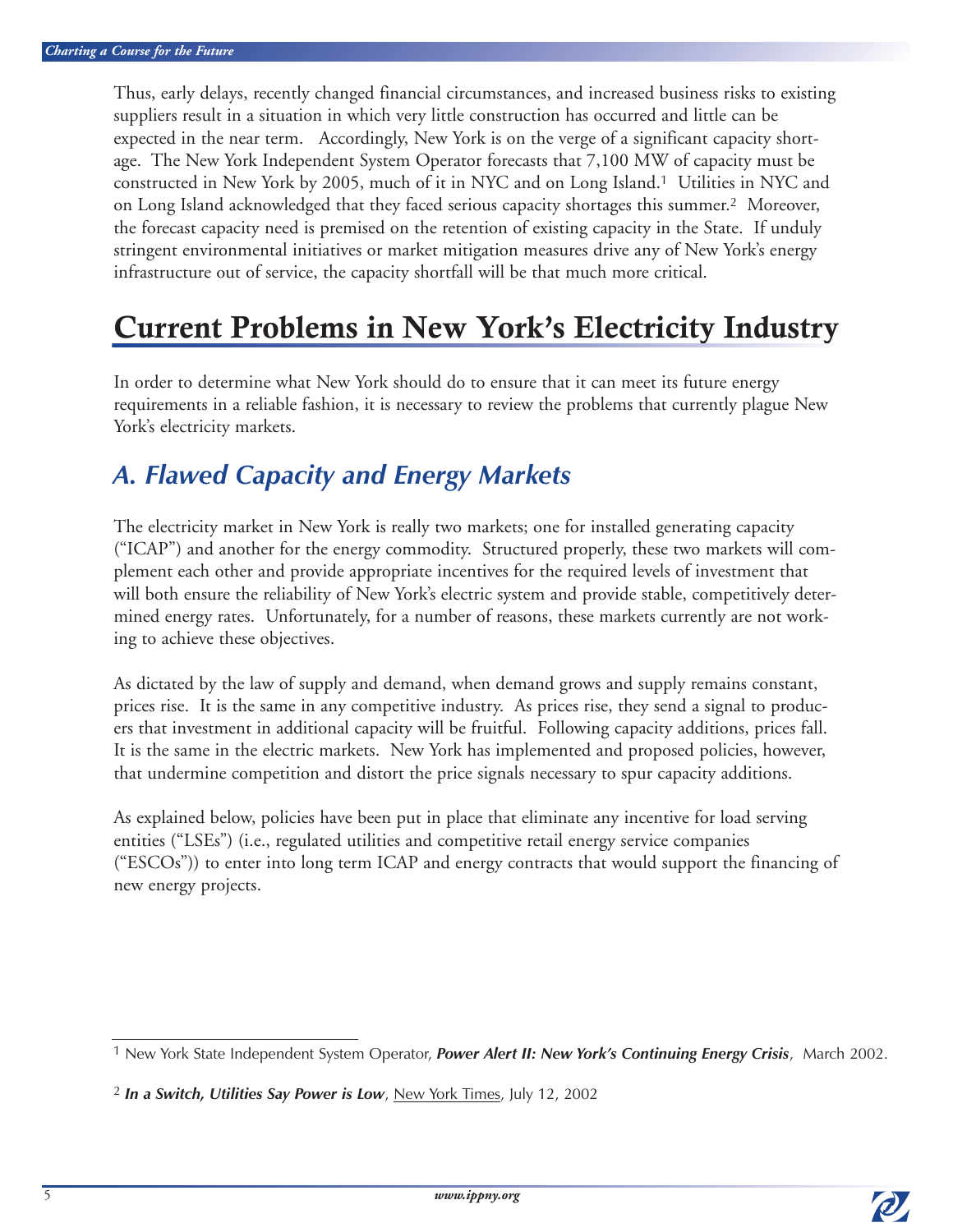## **1. Capacity Market Flaws**

The purpose of an ICAP market is to ensure that sufficient capacity exists in the State to meet consumer demand. Payments are made to generation units via an auction pursuant to which these units are selected to provide ICAP. These payments are intended to cover a facility's fixed capital costs and to provide price signals as to when additional capacity is needed. In return, facilities are available to meet the State's demand, including sufficient reserves. It was, in part, the lack of an ICAP market that caused so many of the problems in California during the summer of 2001, as generators had no obligation to provide their energy to California LSEs and so chose to sell outside the State when California implemented price caps.

The New York State Reliability Council (the "NYSRC") establishes a minimum ICAP level that LSEs are obligated to purchase in order to ensure they can serve their load reliably, taking into account historical levels of planned and unplanned plant outages. The NYSRC has set this level eighteen percent (18%) above forecast peak demand (the "Minimum Capacity Level"). It is important to note that the Minimum Capacity Level is the minimum amount of ICAP an LSE needs to meet reliability requirements in order to ensure the lights stay on during the peak day.

From a market efficiency standpoint, the Minimum Capacity Level does not provide the optimal amount of capacity to ensure that energy prices are set based on competitive forces. As load approaches peak requirements, there is little if any excess capacity to provide the competitive check that ensures energy prices reflect a competitive outcome. Indeed, the NYISO's Independent Market Advisor has declared that in order to ensure workable competition under all conditions, the system requires additional ICAP.<sup>3</sup>

The market requires sufficient, competitively priced generators in order to function optimally and ensure stable pricing, while at the same time providing an incentive for new development and improvements at current facilities. The 18 percent figure does not ensure robust competitive markets.

In fact, the Minimum Capacity Level requirement promotes a boom-bust cycle. When capacity installed in the State exceeds this Minimum Capacity Level, prices set at ICAP auctions fall to levels insufficient to cover unit fixed costs. When capacity installed in the State falls short of the Minimum Capacity Level, prices for ICAP can rise above competitive levels. Obviously, this boom-bust cycle benefits no one; consumers are not advantaged by periods of price volatility, and developers cannot rely on stable ICAP rates as a foundation on which to finance new power plants or substantial renovation and refurbishment of existing ones.

A second flaw related to the ICAP market has to do with the lack of incentive for LSEs to procure ICAP outside of the auction process by entering into long term bilateral contracts. Policies implemented by the NYISO and the PSC actually provide a disincentive to LSEs to hedge their

<sup>3</sup> New York Independent System Operator, *Power Alert: New York's Energy Crossroads*, March 2001.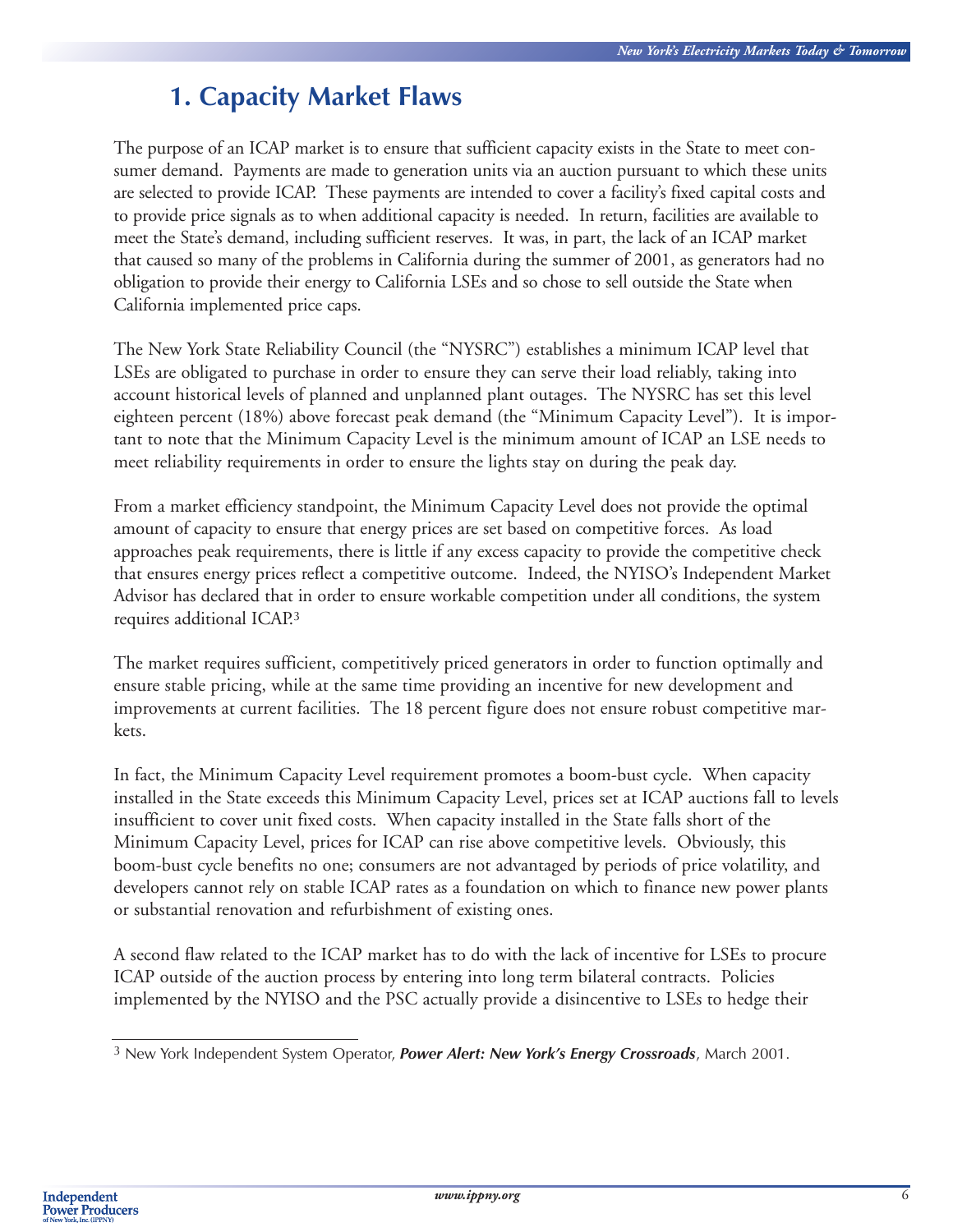capacity and energy costs by entering into such contracts, because they artificially depress the price signals that would induce entry into such contracts, fail to reward LSEs for responsibly hedging these costs, and threaten to penalize them via cost recovery disallowance if they do enter such contracts and subsequent prices result in those contracts being deemed imprudent.

In a fully competitive market, as capacity becomes scarce, energy and capacity prices rise. Additionally, in a properly structured competitive market, LSEs, the retail service providers, have a strong incentive to avoid these volatile prices by entering into bilateral contracts. These long term contracts, in turn, provide lenders the assurance of a stable revenue stream sufficient to finance new capacity.

Unfortunately, in New York, certain LSEs do not have any incentive to enter into contracts and are permitted to pass through changes in the price of electricity directly to their consumers. Those LSEs that have a full pass through mechanism have no incentive to avoid these costs by responsible contracting. In addition, excessive price constraints have been imposed on the energy markets to dampen price volatility, and existing market flaws further artificially depress price signals. These policies further reduce the incentive of loads to hedge their costs. They also send artificially depressed price signals to potential capacity providers, reducing their interest in additional capacity investment.

As a result of these ICAP market flaws, New York currently is in a situation where, despite a recognized urgent need for additional capacity, the ICAP market provides no incentive for new facilities to be built. In fact, recent ICAP auctions have demonstrated a trend toward reduced ICAP revenues. Thus, generators are unable to cover their fixed costs via ICAP revenues and, due in part to flaws in the energy market discussed below, no incentive exists for long term contracts that can support new construction.

## **2. Energy Market Flaws**

The ICAP market flaws would not be as critical as they are if energy prices were permitted to rise to levels reflecting scarcity of capacity. But when an inadequate ICAP market is coupled with an energy market in which price constraints unduly dampen energy price volatility, it is a prescription for future serious capacity shortages. This is precisely the situation in New York.

As the list in Section C of this Whitepaper indicates, the New York electricity market is burdened with a multitude of price controls. Theses price controls essentially are intended to ensure that generators bid their marginal cost of production. Unfortunately, although the Federal Energy Regulatory Commission (the "FERC") has recognized that opportunity costs and scarcity value are appropriate elements of marginal cost, the PSC and the NYISO have taken steps to ensure that generators cannot include these components in their bids to any meaningful degree.

It is crucial to recognize that with an ICAP market that does not cover fixed costs, generators must recover a portion of their fixed costs through the energy market. But when the energy market does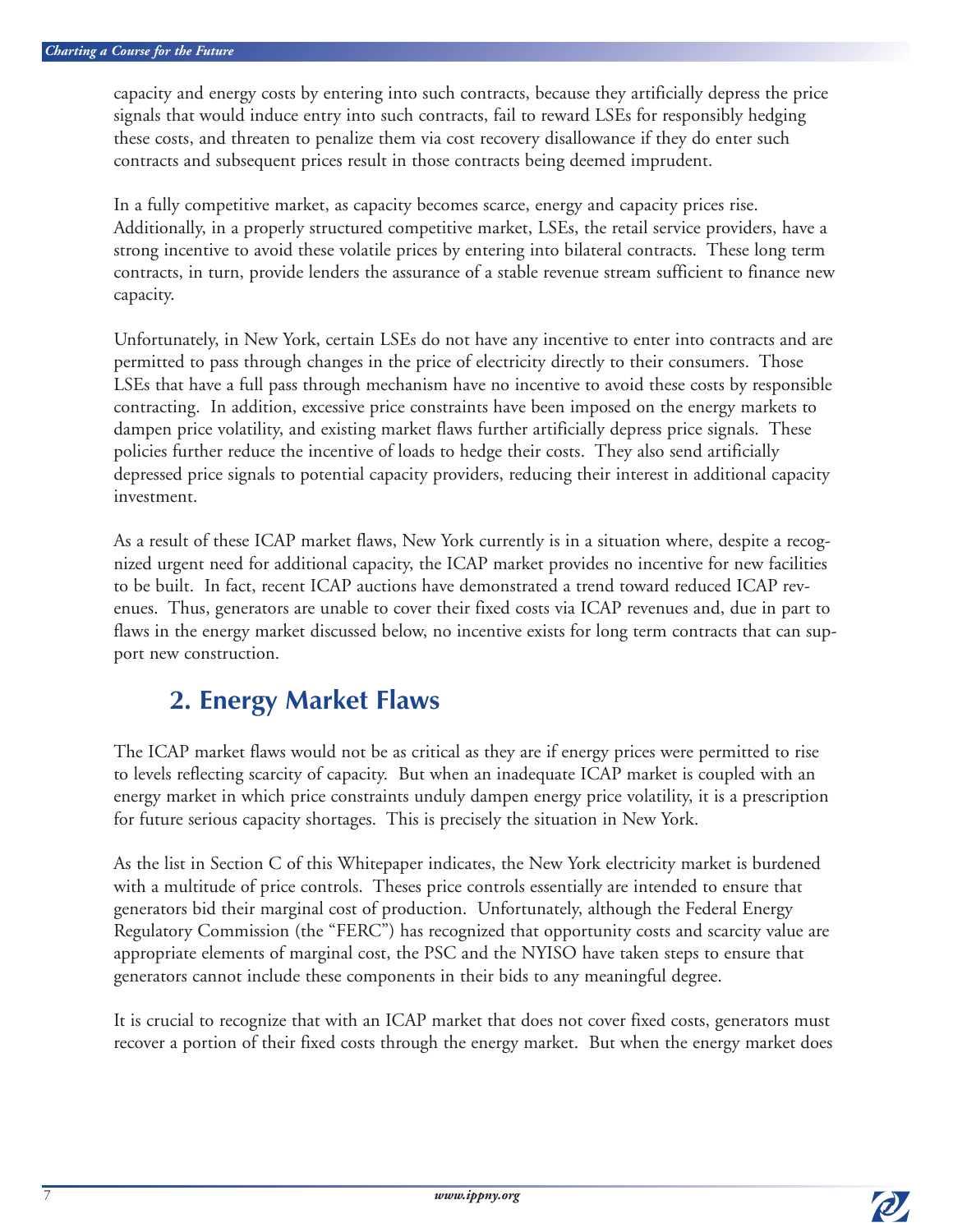not allow marginal units to receive more than their narrowly defined marginal costs, it is obvious that these marginal units cannot remain solvent. Thus, not only do unduly stringent price controls deter new units from siting in New York, but existing units are threatened with an inability to cover their fixed and variable costs.

These price controls have the effect of preventing scarcity values from being reflected in market clearing prices for the day ahead market (the "DAM") and the real-time market (the "RTM"). The most severe of these constraints are those applicable to the New York City market (the "In-City Mitigation"). Thus, in one of the areas where capacity is most urgently needed, New York's policies erect the greatest impediment and disincentive to investment. In fact, in a recent report on the NYISO-administered markets, the NYISO's Independent Market Advisor has concluded that "current market revenue would not likely support new investment in gas turbines ("GTs") outside NYC with significant uncertainty regarding GTs within NYC. . . . "4

In addition to the intentional price constraints that distort necessary price signals, there are a number of flaws in the market rules and in the computer programs used to dispatch and commit generation units that also have the effect of depressing prices. Indeed, in the same report, the NYISO's Independent Market Advisor found that "current pricing rules and operating procedures have hindered the market from setting efficient prices during shortage conditions."<sup>5</sup>

Moreover, there is a strong perception among the generation community that the NYISO and PSC do not act with anywhere near the same degree of urgency and alacrity to rectify market flaws that depress prices as they do to address those that increase prices. This perceived bias is one more reason why developers and lenders find New York to be a less than attractive venue for investment.

## *B. Regulatory Uncertainty*

A brief review of the policy changes that have occurred in New York since the advent of competition provides additional evidence of why lenders and project developers would think twice about additional investment in New York State. This section will focus on the NYC market, as it is one of the areas in the State where additional capacity is most urgently needed and where existing policy is least suited to attract that investment.

As mentioned, the PSC issued orders directing the divestiture of utility generation assets and creating the current deregulated market. In order to guard against the possibility of these generation assets winding up in too few hands, resulting in a potential for undesirable levels of market power, the PSC specifically broke up the units in NYC into sets and directed that no single entity could purchase more than one set of assets. The PSC further designed a mitigation program applicable to only certain of those divested units (not all units located in NYC) that would apply only in the DAM.

5 Id.

<sup>4</sup> Dr. David B. Patton, *Summer 2002 Review of the New York Electricity Markets*, October 15, 2002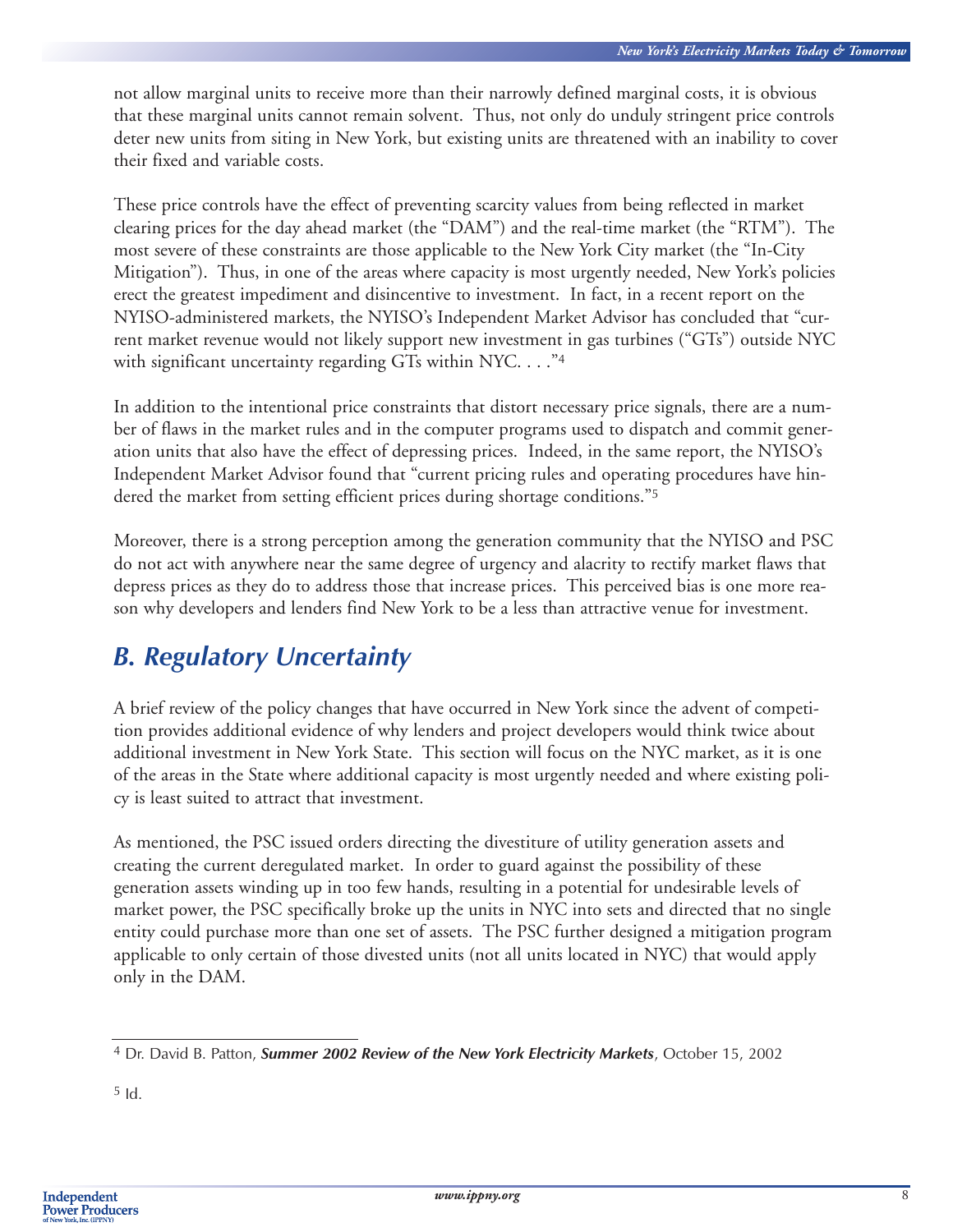Of course, those entities that bid for the divested NYC assets made calculations of what a reasonable bid price should be, based on the rules designed by the PSC for the operation and limited mitigation of the competitive marketplace it designed. Based on that market design, the auction yielded billions of dollars for the divested assets. Unfortunately, the PSC and the NYISO have repeatedly and dramatically revised the playing field following commencement of the competitive market, in what a cynic might construe as a classic bait and switch.

Since the opening of the NYISO-administered markets in November of 1999, a deluge of price controls have been instituted and proposed that have radically altered the market design and which inappropriately prevent needed price signals reflecting looming capacity shortfalls from reaching the market. The price controls that the NYISO has imposed or proposed in the past two years are extensive, as the following list illustrates:

### **Price Controls Proposed and Imposed Since January 2000**

- \$1,000/MWh cap on energy bids
- \$2.52 bid cap on 10-minute non-synchronized reserve bids
- Temporary Extraordinary Procedures Authority
- Automatic Mitigation Procedure
- Retroactive Price Adjustment Proposal
- Generator Penalty Proposal
- Extension of In-City Mitigation in the Day-Ahead Market to all units in NYC
- Creation of In-City Mitigation in the Real-Time Market for all units in NYC

This is a substantial number of proposals and enactments given the short history of the NYISO. The list sends a clear signal to lenders and developers that New York is not committed to allowing the competitive market to function, but rather stands ready upon the occurrence of any price volatility to implement price constraints and measures that undermine the competitive market.

In addition to overly intrusive interference in the energy markets, New York has changed, or threatened to revise, the environmental regulations applicable to power generators in ways that will dramatically increase their cost of operation and construction and may well drive many units out of service. When State environmental regulations exceed national standards, such as the proposed NOx and SO<sub>2</sub> and potential CO<sub>2</sub> and cooling water regulations would, energy companies are more likely to opt to locate in other states. New York plants compete with those in other states, so additional cost burdens can put our plants at a serious competitive disadvantage.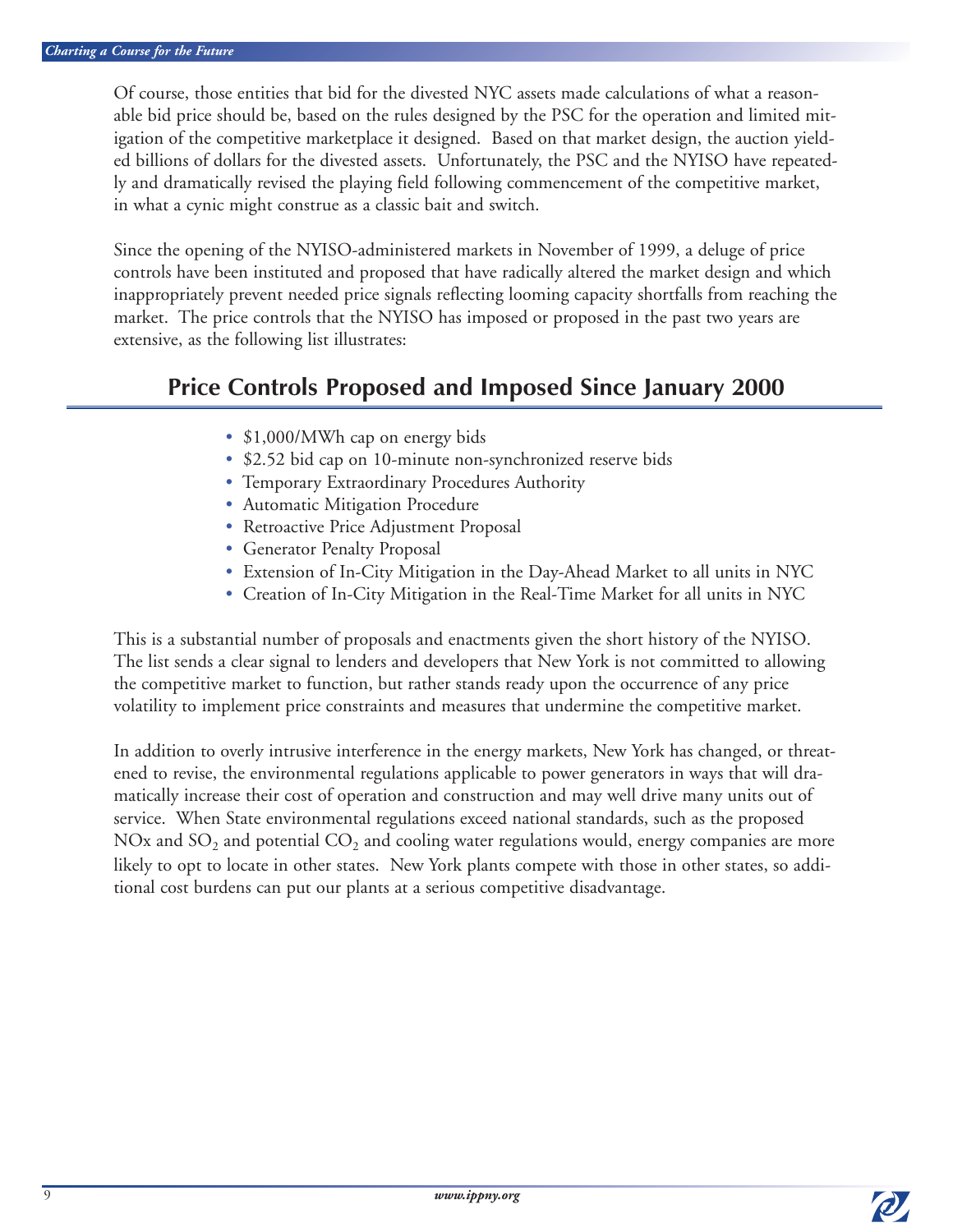## *C. Cost of Doing Business in New York*

When evaluating where to invest, generating companies attempt to determine where their scarce investment dollars will yield the greatest return. New York falls short on both sides of the equation. As discussed, New York's energy and ICAP markets are flawed in a manner that reduces the revenues that a developer can expect to realize, while at the same time New York's taxes, labor costs and environmental requirements dramatically increase the cost of construction and operation in New York in excess of the costs associated with constructing and operating facilities in neighboring states.

## *D. Uncertain Financial Markets*

We have already explained that the current financial market is a difficult one in which to secure financing for generation facilities. When investment capital is scarce, the least attractive and most risky locations will be the last to realize investment. The deterrent effect of flawed market rules, high cost of doing business and regulatory uncertainty take on even greater significance in investment decisions when economic times are tight. Thus, in times of scarce capital, New York must enact policies that increase its attractiveness to the investment community.

# **Recommended Action Steps**

#### *1. Market rules and policies must be structured to provide regulated utilities an incentive to sign forward energy and ICAP contracts with generators.*

A mix of short, medium, and long-term contracts for energy and ICAP allows utilities to hedge against changing market prices. Hedging allows utilities to offset volatile wholesale prices and stabilize consumer prices. Currently, PSC policies hinder utility willingness to enter into these contracts. Utility executives worry that should contracts they enter into later prove to be uneconomical, the PSC will penalize the utilities for committing to contracts later found to be above market. PSC policies must adapt to the new market reality by encouraging transmission owners to enter into long term contracts without the later threat of cost recovery disallowance. The use of these forward contracts encourages investors to develop generation within New York and will offer financial institutions the confidence they need to finance projects.

#### *2. Market design must embody regulatory certainty as a keystone.*

The energy market should embody a standard market design that encourages regulatory certainty with workable and stable rules. Commitment to a vibrant ICAP market must be part of that standard market design, and is absolutely necessary if the ISO continues to implement mechanisms which limit energy prices as a result of public policy objectives. Certain market controls are necessary in the transition to a deregulated competitive market. But the number and type of market control measures proposed by the NYISO and the PSC indicate a trend toward ever more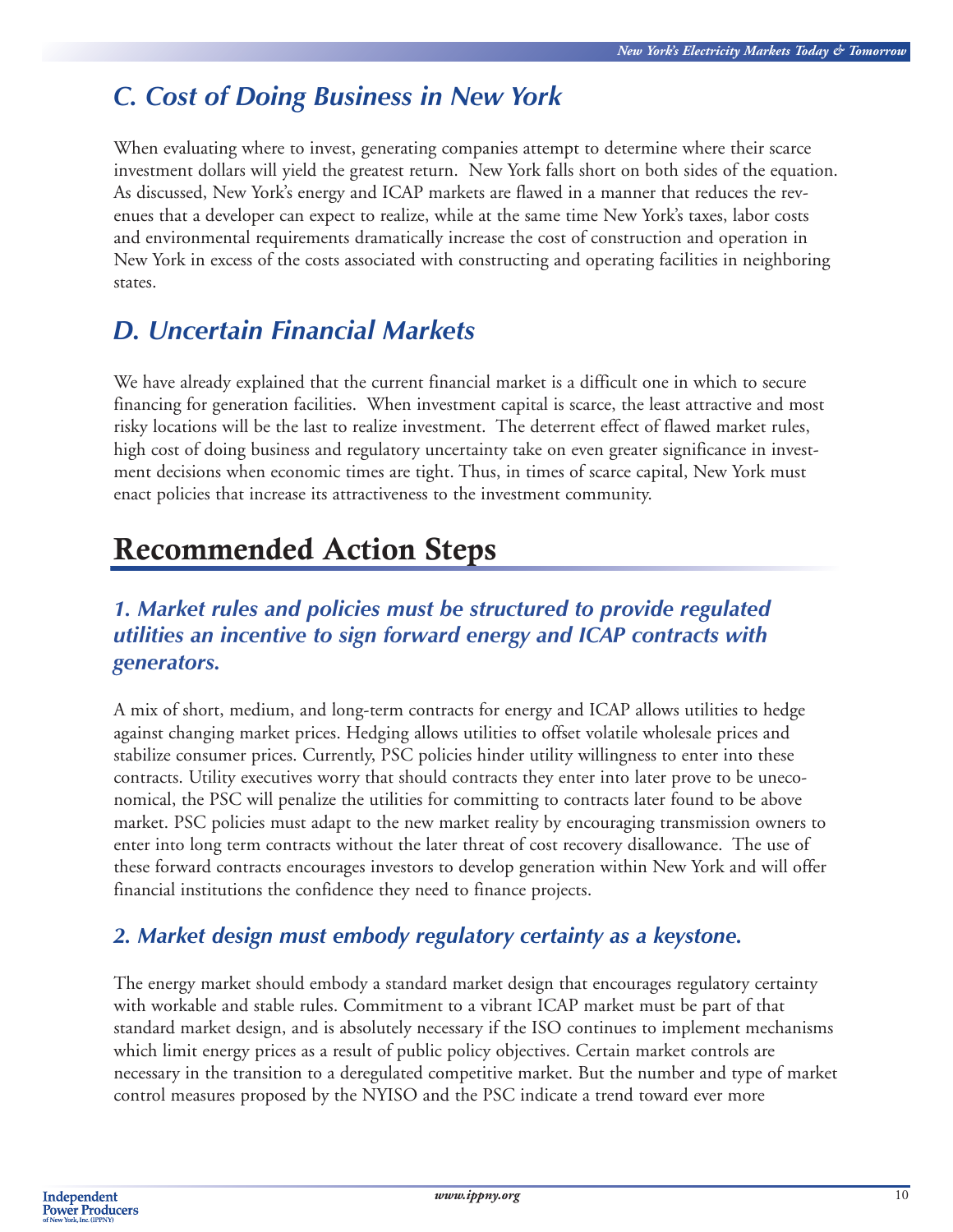constraining price controls. Volatility in the energy markets encourages development of new and/or more efficient power plants. Controlling wholesale market prices through regulation, instead of relying on market based solutions, like hedging, discourages investment in New York's market by creating uncertainty about the profitability of new power plants.

#### *3. New York should participate in a larger regional electricity market in which standard rules rationalize the buying and selling of power.*

The FERC has ordered electric systems around the country to reorganize into larger, regional markets or Regional Transmission Organizations. New York would benefit from a multi-state, regional market through the elimination of differing market regulations and operating systems which currently increase the cost of buying and selling electricity between adjacent electricity systems. Recognizing the benefits of a larger marketplace, the NYISO and ISO-New England recently filed merger documents with the FERC. Every level of government in New York should be supporting these efforts.

A study conducted by the NYISO and ISO-New England, determined that merging the two RTOs would result in market benefits totaling \$220 million by 2005.<sup>6</sup> This amounts to three percent of the total wholesale power cost in the New England states and New York. In New York alone the benefits to the market of joining a RTO with New England would amount to \$282 million in annual wholesale power costs savings in 2005, 6.1 percent of total wholesale power costs in New York. In 2010, New York's benefit would be \$147 million, or 3.1 percent of wholesale power costs. These reduced costs will, in turn, be passed along to energy consumers in a competitive marketplace.

#### *4. New York should refrain from implementing environmental regulations that could reduce existing generating capacity.*

New York must remain sensitive to the interdependent relationship that exists between energy and environmental policy. Both areas, at a minimum, are regional in scope. In particular, New York should not enact new environmental standards that create competitive disadvantages for in-state generation and potentially force existing generating capacity into early retirement.

#### *5. The Article X power plant siting law should be renewed and revised to accelerate the siting process.*

Renewal of Article X, and changes which streamline the process, will send a signal to both the energy industry and investment community that New York is serious about encouraging the construction of power plants. More power plants online in New York will mean more benefits of competition will be felt by New York businesses and consumers. In addition to increasing competition, new power plants will help maintain a safe, reliable supply of electricity to the state, a key component of New York's continued economic success.



<sup>6</sup> *Northeast RTO Costs and Benefits Assessment*, May 15, 2002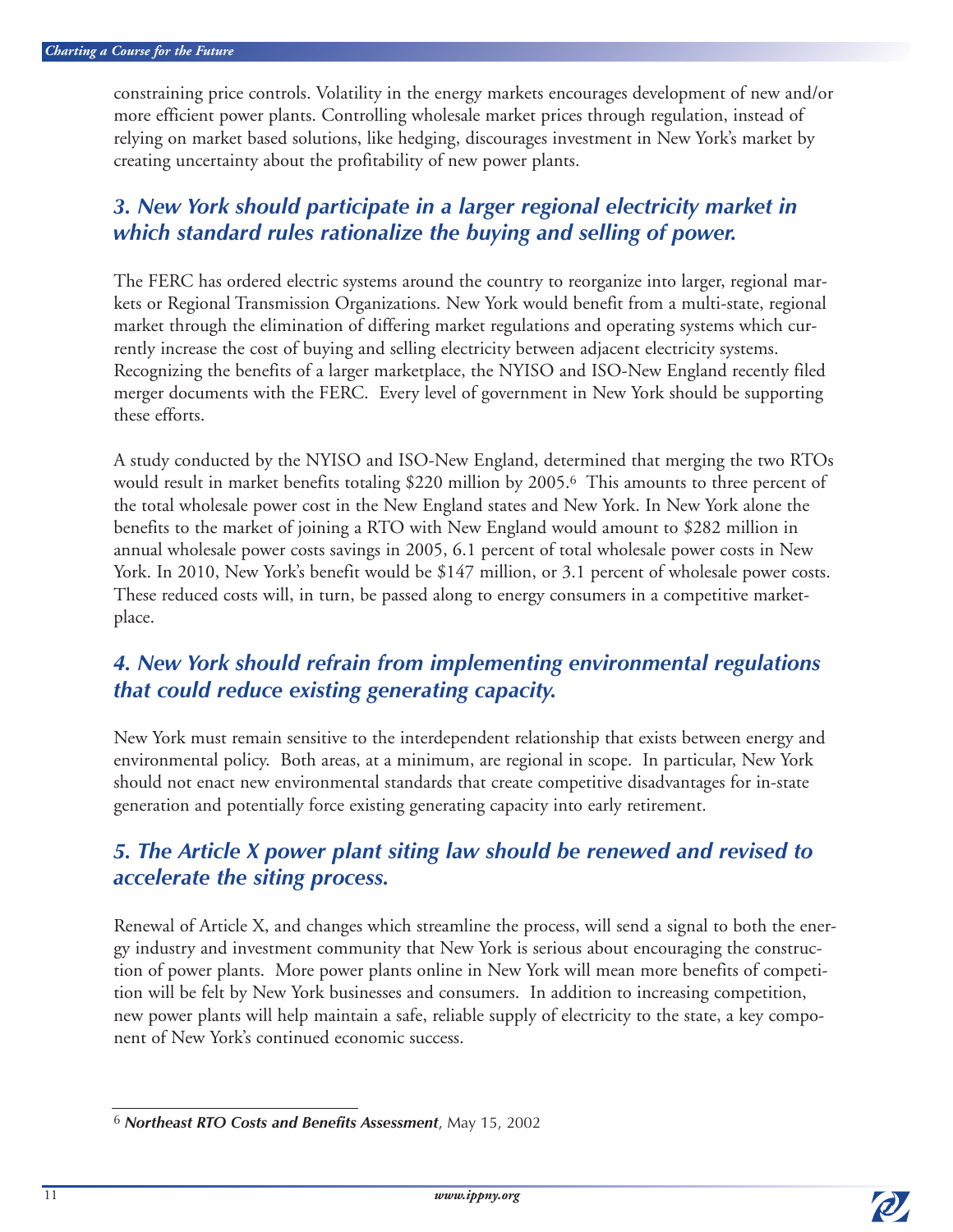# *Glossary and List of Terms*

**Automatic Mitigation Procedure** NYISO price control under which generator bids in the Day Ahead Market are automatically reviewed to determine if they are higher than NYISO determined reference prices. Bid prices are automatically mitigated to the Day Ahead reference price when certain criteria are met which the NYISO asserts meet a pattern of economic withholding in an attempt to assert market power.

**Capacity** The capability to generate or transmit electrical power measured in megawatts.

**Day-Ahead Market (DAM)** The NYISO administered market in which capacity, energy and/or ancillary services are scheduled and sold. Day-Ahead consists of the Day-Ahead scheduling process, price calculations and Settlements.

**Extension of In-City Mitigation** Extension of mitigation rules which formerly applied only to generation once owned by Consolidated Edison to all generators in New York City region.

**Generator Penalty Proposal** Mitigation measure which would have placed onerous penalties on generators accused of exercising market power.

**Marginal Cost** The cost (or increase in total cost) required to produce one additional unit of output. The Marginal Cost includes all incremental system costs.

**Megawatt** Enough electricity to power 1,000 homes.

**Real-Time Market** The NYISO administered market in which capacity, energy and ancillary services are sold for one-hour periods. The Real-time market closes 75 minutes before the hour scheduled. Real-time prices are adjusted every five-minutes throughout the day based on generation and energy transaction bids offered to the NYISO. Typically less than 10 % of energy transactions processed by NYISO occur in the Real-Time market.

**Retroactive Price Adjustment Proposal** Mitigation measure which would have retroactively adjusted payments to generators alleged to misuse market power.

**Temporary Extraordinary Procedures Authority** Authority granted to the NYISO by FERC which allows the system operator to change prices and market regulations without going through the normal procedures. NYISO cites a need to propose to impose extraordinary corrective procedures to the NYISO markets in an emergency as the reason for the granting of this authority.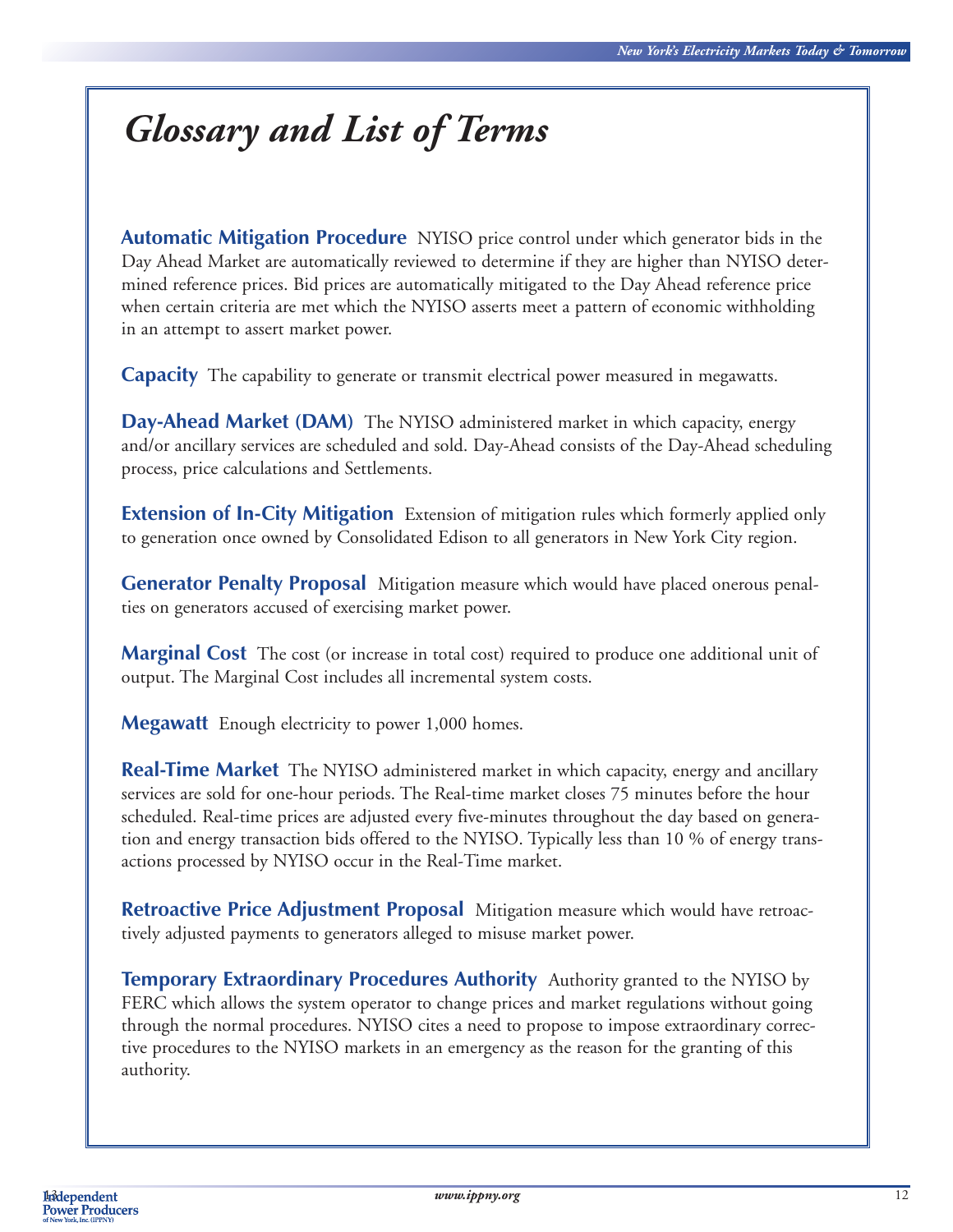#### *6. Government intervention in the electricity market should be limited.*

The potential for the New York Power Authority and the Long Island Power Authority to use their ability to obtain taxpayer subsidized financing, and command preferential regulatory treatment, to construct plants discourages investors from entering New York markets. Private companies are at an unfair competitive disadvantage when they must compete with an authority seeking to serve the same market. When the authority also controls transmission, as do NYPA and LIPA, it becomes even more difficult for a private entity to compete. Government authorities should not be used to control the market and further hinder the development of fully competitive electric markets.

#### *7. Encourage the development of competitive retail energy markets.*

Utility electric rates should enable energy service companies to compete with existing utilities and offer service to New York residential customers and businesses. Time-of-use rates that allow consumers to pay different prices for electricity consumed at different times, similar to the variable rates telephone companies offer, should be adopted. In addition, more attractive financial incentives for switching retail electricity providers should be incorporated in the utility electric rates. With limited competition in the retail sector, the utilities and transmission organizations have no incentive to offer innovative pricing plans and services to consumers and competition for available power is limited in the wholesale market. A vibrant retail electricity market will lead to a fully competitive wholesale electricity market encouraging new power plant development.

## **Conclusion**

As we have explained, New York must take immediate action to rectify the serious policy and market rule infirmities that plague New York's electricity markets. This paper has provided a description of the problems and impediments that afflict New York's electricity markets and has also suggested some of the steps that New York must take to ensure a safe, reliable, and competitive electric supply for the future. If New York does not take action quickly, it will face severe capacity shortfalls and pricing disruption in the near future. IPPNY stands ready to work cooperatively with policy makers to forge a successful energy future and avert this looming crisis.